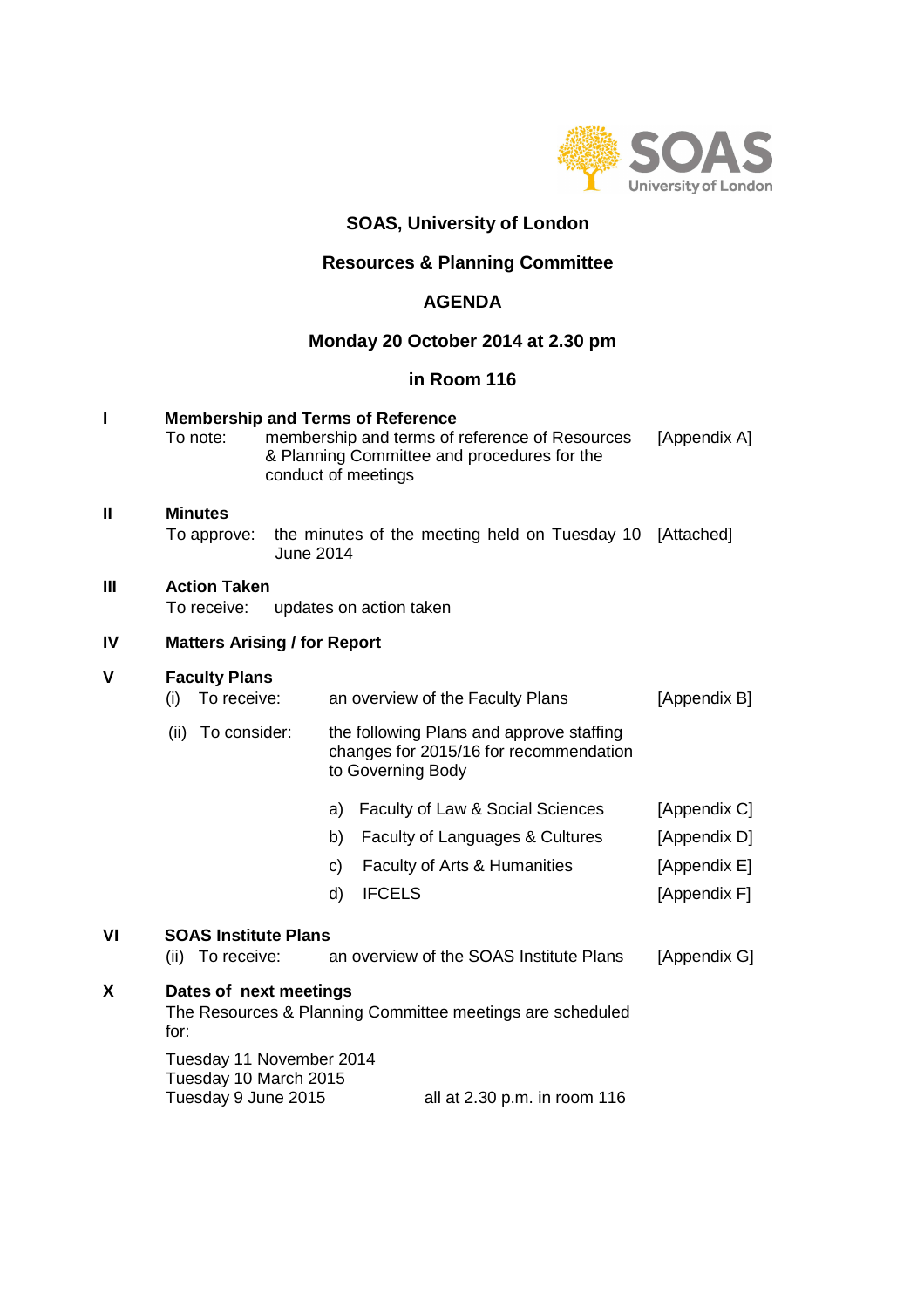## **These minutes are for information only. Any corrections to the minutes will be recorded in the minutes of the subsequent meeting of the committee.**

## SCHOOL OF ORIENTAL AND AFRICAN STUDIES

## **RESOURCES AND PLANNING COMMITTEE**

#### DRAFT MINUTES OF MEETING

Monday 20 October 2014 at 2:30 pm in Room 116, College Buildings

Mr G Dalal, Chair (Hon.Treasurer) Ms S Aliker (Chair, Estates & Infrastructure Committee)\* Professor R Black (Pro-Director, Research & Enterprise) Ms L Gibbs (Registrar) Sir Martin Harris (Vice-Chair of Governing Body) Dr T Miller (Chair of Governing Body) Professor N Rao (Pro-Director, Learning & Teaching) Professor P Webley (Director) Sir Graham Fry Dr L Hammond Mr J Heskett\* Professor C Oughton Ms G Robertson Mr D Skinner Mr N Uddin

## **In attendance:** Mr G Appleby (Director of Finance and Planning) Professor M Craven (Dean of Faculty of Law & Social Sciences) Professor G Singh (Dean of Faculty of Arts & Humanities) Professor A Pauwels (Dean of Faculty of Languages and Cultures) Ms A Hartrey (secretary)\* Ms A Perez de Vera (minute secretary)

\* Those persons marked with an asterisk were unable to be present.

#### **1. Membership and Terms of Reference**

The Chair welcomed new members. The committee noted the terms of reference and procedures for conduct of meetings.

#### **2. Minutes**

The minutes of Resources & Planning Committee meeting held on Tuesday 10 June 2014 were approved subject to the following amendment.

Minute 37. (iv) The committee noted that as the SSR score had fallen more than two standard deviations, it was excluded from the calculation and Law could have returned an even higher result.

#### **3. Action Taken**

It was noted that minuted items 38, 39, and 40 were now completed, and that remaining minuted item 35 is already included in the RPC agenda for November.

#### **4. Matters arising/for report**

There were no matters arising.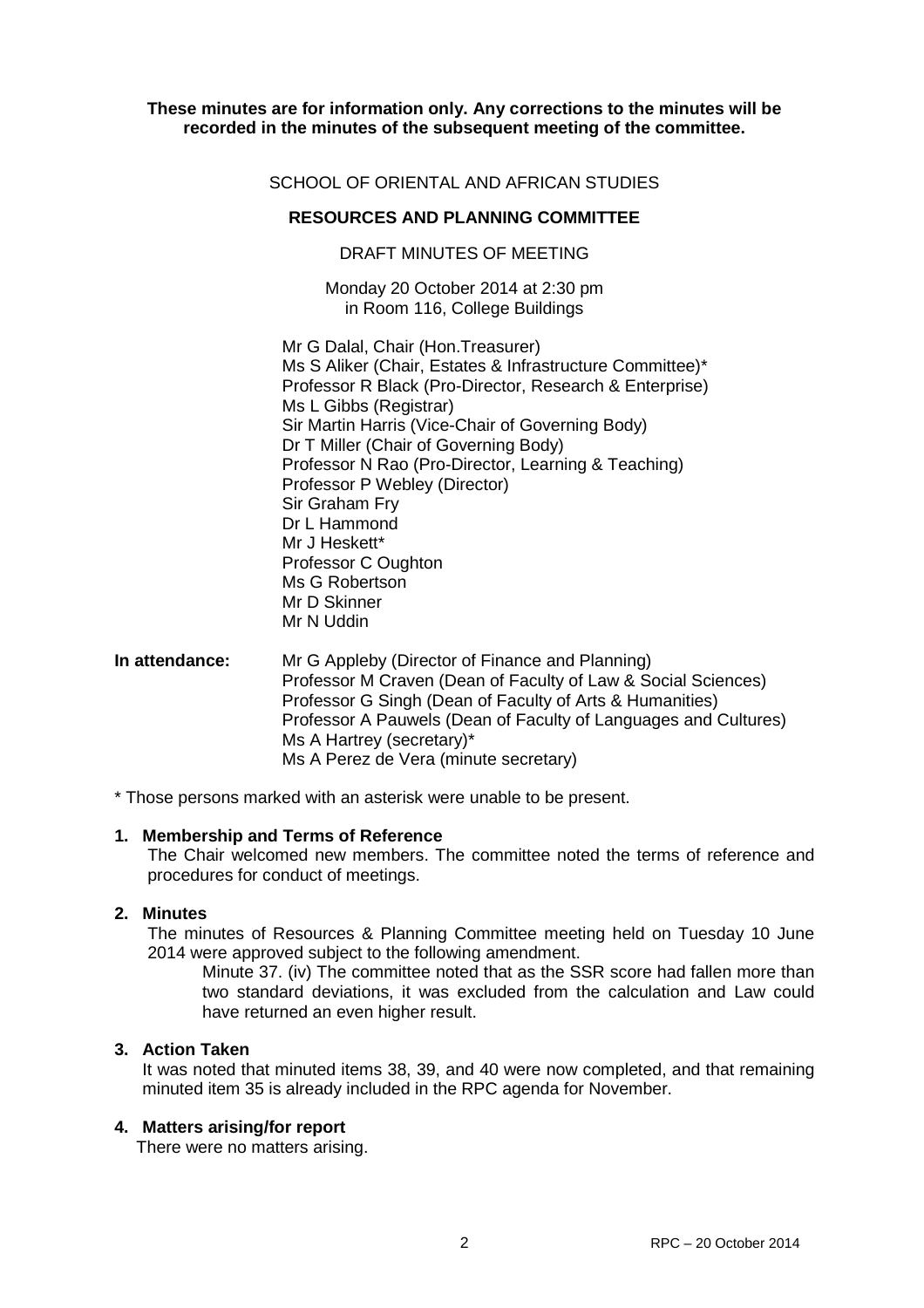# **5. Faculty Plans**

The Chair noted that this was the first time the Committee had devoted a meeting to Faculty Planning, and invited the presentation and discussion of the following papers:

## **(i) An overview of the Faculty Plans**

A report was received from the Director of Finance and Planning at Appendix B which outlined the summary position across all three faculties for the three year horizon to 2017/18.

The committee noted the following salient features:

- There was anticipated improvement over the planning period, with all but the Faculty of Languages and Cultures achieving the 5% surplus target by 2017/2018.
- Challenges included increased costs, primarily through inflation in staff costs (6%-7%p.a.) and an increase in estate costs, as well as an inability to increase student's home/EU fees beyond the capped £9,000 limit.
- Opportunities arise from the removal of the cap on enrolment numbers for Home/EU students from 2015/16, and the capacity the School has to explore this demand without a proportional increase in its resource requirements.
- The outcomes have not assumed any impact from the Research Excellence Framework, and student target numbers have been adjusted to reflect the lower 2014-15 enrolments to date.

The committee discussed the implication of increasing teaching income by a cumulative amount of 32% across the three years, noting approximately 20% of this growth would result from a greater number of students It was noted that this strategy relies on using the School's latent capacity in possessing a very low student staff ratio (SSR).

There was some discussion regarding the impact of increasing the SSR, as the low SSR is currently used as a marketing tool. It was noted that other Universities were faced with similar situations, and even with the average SSR for SOAS increasing from around 13 to 16, it was likely that our competitors would also be increasing enrolments; therefore, any change would be relative. The Committee noted that it was difficult to judge the impact on SOAS and its league table rankings at this time.

Further discussion followed on the methodology of achieving final targets from a 'bottom-up' approach, in particular, whether there were risks of becoming too selfreferential, rather than benchmarking against competitors. The Committee discussed how risk is being mitigated; particularly should one of the programmes not meet its targets. The Committee noted that there is a general contingency for failing to meet income targets in addition to a specific contingency within the Faculty of Law & Social Sciences.

The Committee concluded that the contingency for failure to meet recruitment and therefore income targets be made more explicit in the School's revised financial forecasts to be presented at the next meeting.

**Action: Make contingency for failure to meet recruitment and therefore income targets more explicit in the School's revised financial forecasts to be presented at the next meeting.**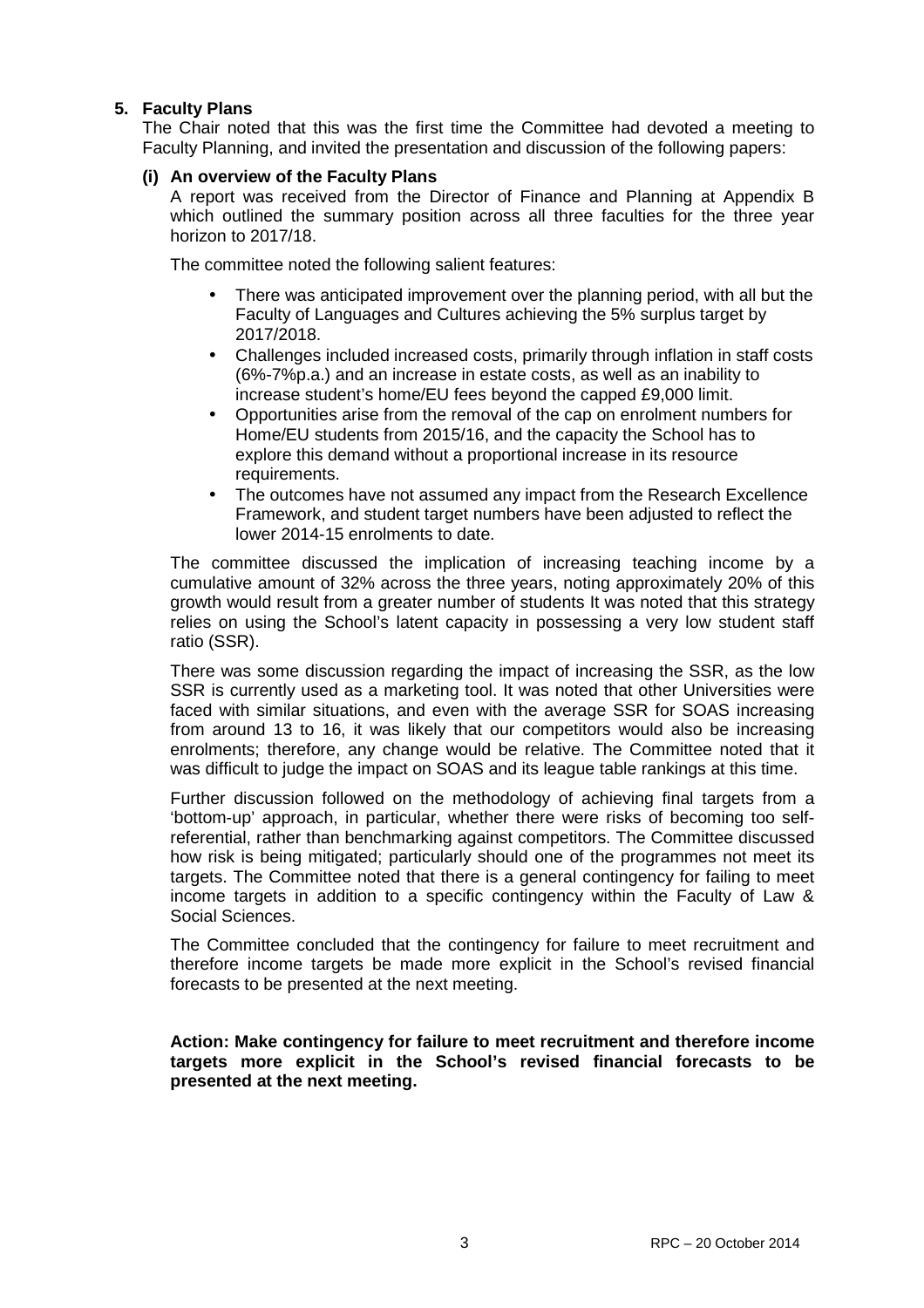## **(ii) Faculty Plans**

#### **a. Faculty of Law & Social Sciences**

A report was received from the Dean of the Faculty of Law & Social Sciences at Appendix C. The committee noted that as Law fell in the League Tables last year; this may have impacted applications to the programme this year, contributing to Law not meeting its target for the first time. Given the improved performance this year in the League Tables, it is anticipated that in 2015/16 most of the lost enrolments can be recaptured. Consequently the growth for LSS appears steep, but a contingency of around 4%-5% has been built into the targets.

The Committee noted that there were a large number of new programmes listed, and where these were specified as being "rolled out", they were being delivered on time.

There was extensive discussion regarding the role of Distance Learning and how it applies to individual programmes. This identified some of the issues impeding financial success, including long lead times for students to enrol, a decline across the board in Distance Learning, and a proliferation of models being used. The Committee noted that a Cost Benefit Analysis is currently underway with an expected outcome by the end of term, which would be available for the Committee to note at its meeting in March 2015. There was further discussion of the role of Distance Learning for PhD students, and while there may be some pedagogical concerns in this delivery of research, the Committee noted that the logistics of this strategy is possible.

The Committee discussed Faculty issues in approaching collaboration and partnerships and noted that planning for teaching growth is difficult without details of the amount of staff research commitment. It was reported that promotion criteria were being reviewed and most staff would have research targets in their personal plans, excluding staff on teaching contracts; however; there were no guidelines on the amount of time spent on research in each discipline area.

## **b. Faculty of Languages & Cultures**

A report was received from the Dean of the Faculty of Languages & Cultures at Appendix D. It was reported that despite having a leading share in the market, the Faculty of Languages and Cultures faces a shrinking market both within the UK and globally.

It was noted that this is the third consecutive year that there has been a decline in applications and admissions (in all but Japanese) and if not for the BA English programmes, the Faculty's position would be worse. Currently the Faculty is allowing for zero growth in existing language programmes. The committee noted that languages are a core part of the SOAS vision, but that marketing them is becoming tougher, as it is no longer about standing out from competitors, but seeking ways to create new markets.

It was reported that while a small number of languages could be sustained in this environment, teaching over 30 is a challenge; yet in many cases SOAS is the only provider of some languages, especially African languages. With language programmes benefitting least from the new fee and funding regime, the Faculty is increasingly reliant on the cross- subsidy from the Faculty of Law and Social Sciences. While cross subsidising of language programmes is common across the sector, the size of SOAS means it falls disproportionately on one Faculty.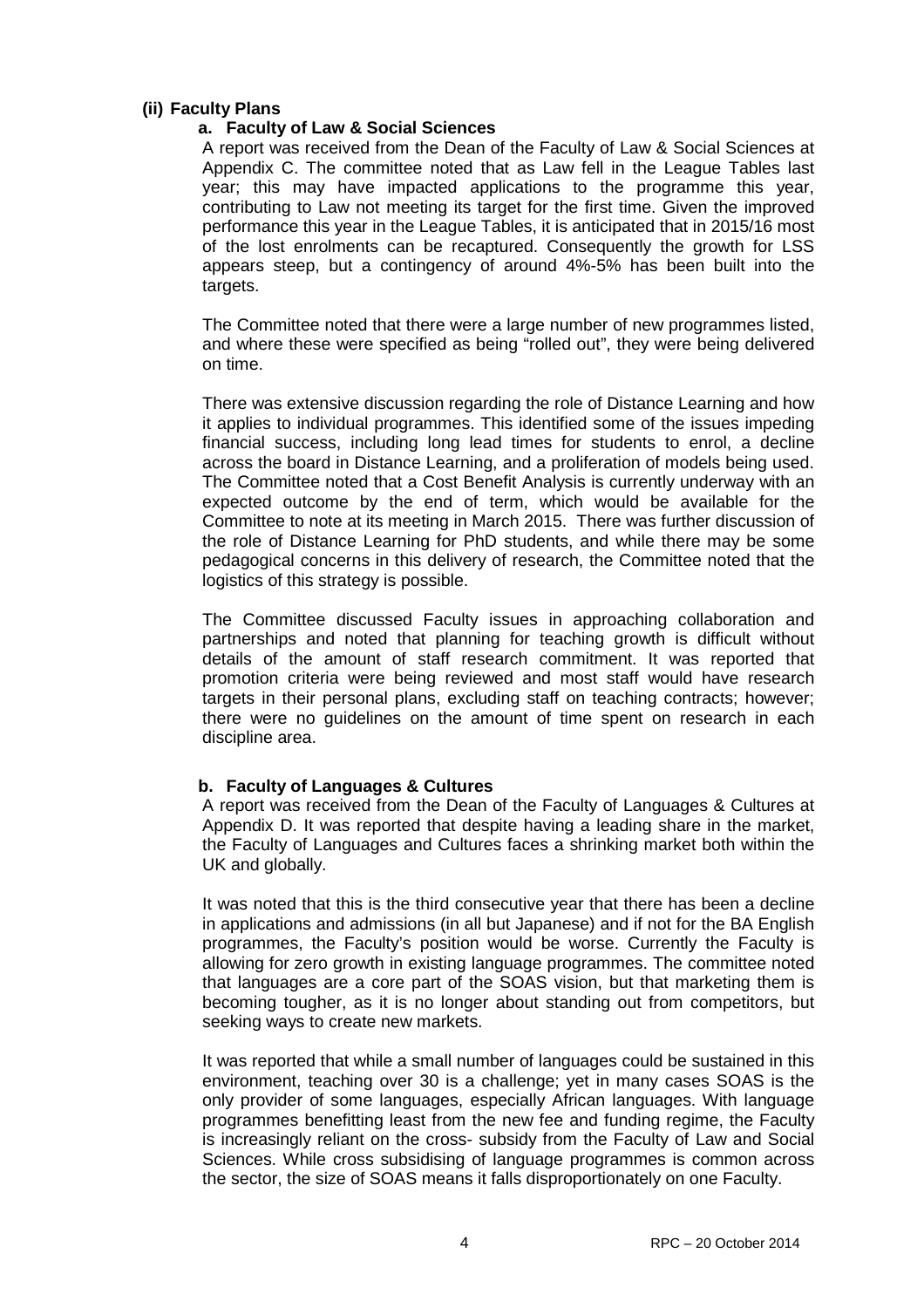The Committee noted that cross-subsidising does however, limit growth for all parties. Consequently, there was some discussion on strategies to improve the Faculty's long-term financial position. It was reported that the 10 year horizon of the FLC plan was necessary to provide a solution, because collaborations with other Universities beyond the UK were now being explored. Other options being considered included alternate year entry into programmes to reduce the costs associated with teaching, blended learning opportunities, and ways of increasing overseas enrolments.

#### **c. Faculty of Arts & Humanities**

A report was received from the Dean of the Faculty of Arts & Humanities at Appendix E. It was reported that the direction the Faculty is taking is to move out of smaller programs with a narrow academic-driven focus, and to develop broader programs with greater appeal to student interests.

In PGT there has been good growth, with 50% based on new programs. The Faculty is seeking to extend this to undergraduate enrolments with aggressive growth from three new BA programs in liberal arts particularly targeted at the North American market. There was also increased interest in Art and Media courses, which balance some of the difficulties being faced in areas such as Study of Religions.

There was some discussion about the performance of Music in the NSS, and the Committee noted that the source of the issue was a large number of practitioner teachers, for which the Head of Department is developing an action plan. There was further discussion about the decreased enrolments in Study of Religions, and the Committee noted that with a new head of department and periodic program review in the last six months, a new direction was being taken to introduce a BA and several MAs that focus on world religions and their influence on philosophy. The Committee also noted that while its teaching curriculum needs modernising, this department does well with research income and endowments, making it sustainable.

It was noted that the Faculty was largely meeting recruitment targets and has recently had notable success in securing philanthropic income for programmes.

## **d. IFCELS**

A report was received from the Pro-Director, Learning and Teaching at Appendix F. The Committee noted that both the FDPS Premasters and ELAS programs had suffered a downturn in enrolments in the last two years. This is typical across the sector, with movement in exchange rates and immigration policies cited as key factors, although SOAS students have not had immigration problems. It was noted that the courses are highly successful as alternate pathways for students into postgraduate courses, although these were not always SOAS courses.

## **6. SOAS Institutes Plans**

The Pro Director, Research & Enterprise, presented a report on the two Institutes at Appendix G. The Committee noted the assumption that core to the success of these plans is raising an endowment fund.

There followed some discussion on the name of the South Asia Institute and its impact on successful fund raising. It was reported that of more importance to the Institutes' success was the allocation of staff, being limited to a Director, Deputy Director, and Administrator within each Institute, with academic staff sourced only from the Faculties.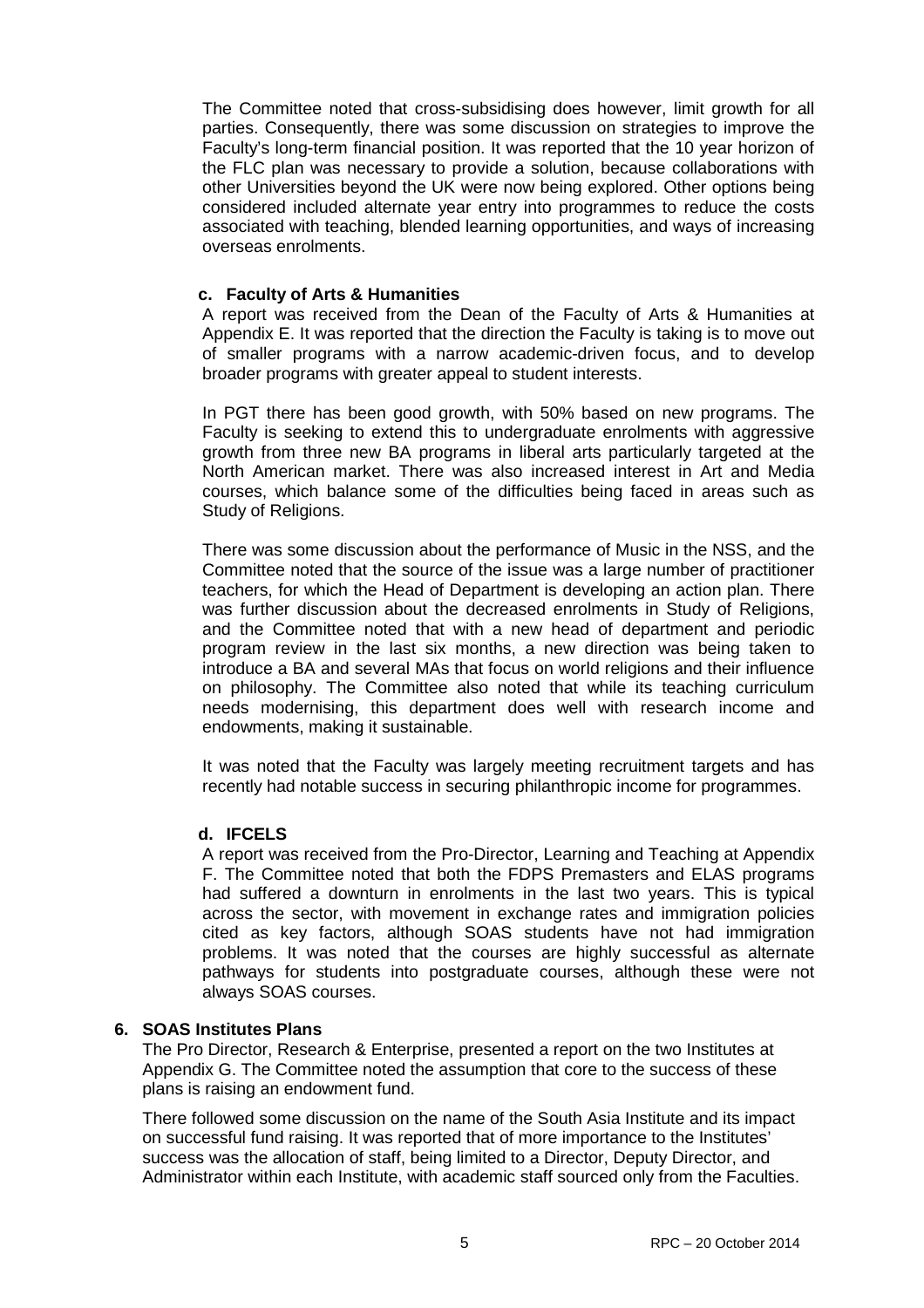The Committee agreed that the expenditure lines would in the financial statements would reflect this approach.

# **7. Date of next meeting**

The next meetings of the Resources & Planning Committee are scheduled for:

Tuesday 11 November 2014 Tuesday 10 March 2015 Tuesday 9 June 2015

All meetings are scheduled for 2.30 p.m. and will be held in room 116 in the College Buildings, Russell Square.